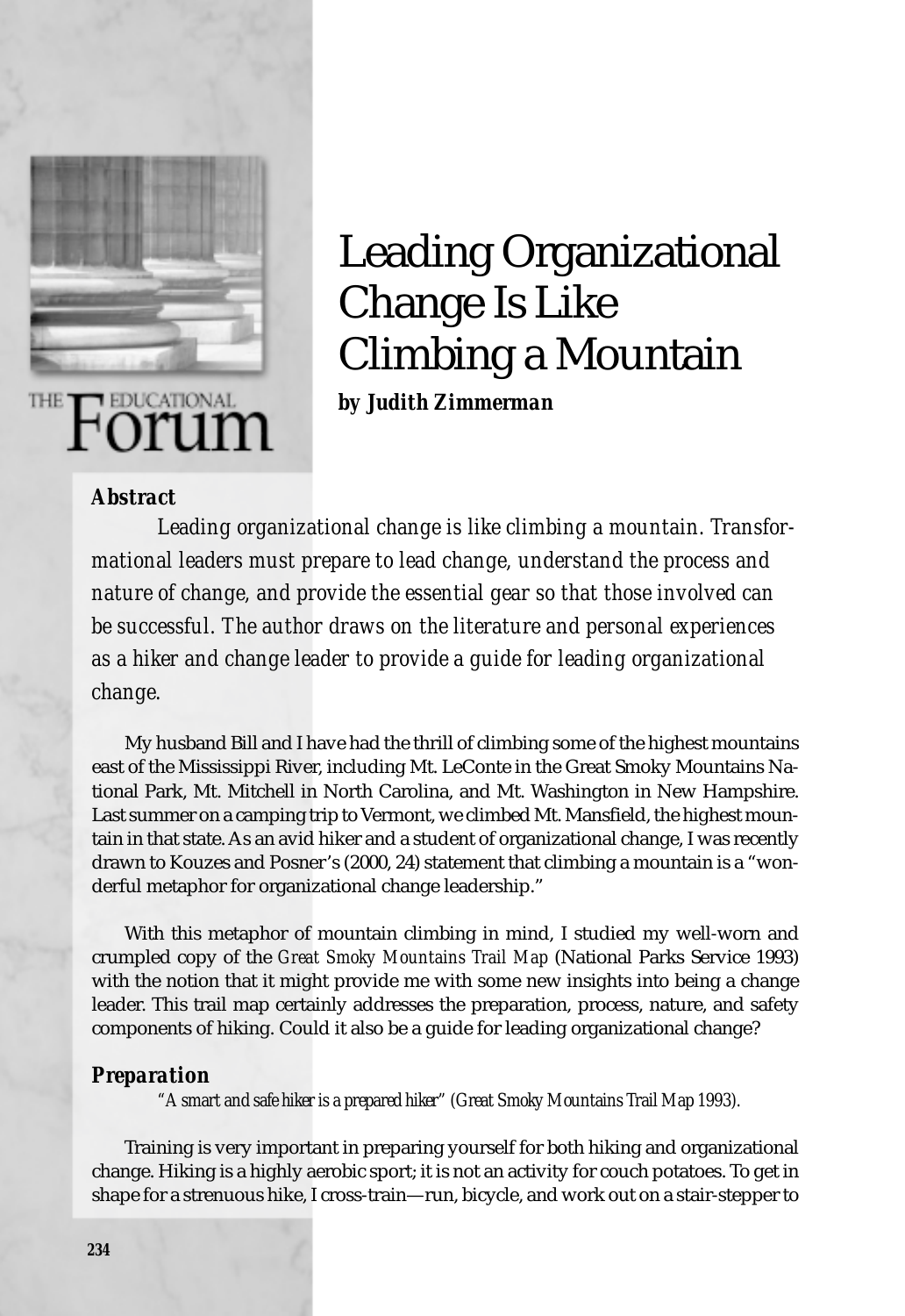simulate climbing. My husband even has carried weights in his backpack while mowing our lawn to get in shape!

A leader also must get in shape to lead change in an organization. "Surviving and thriving in the face of constant change has much in common with sports. There are rules, training regimens, mental conditioning, [and] goal setting" (Conner 1998, 37). A leader prepares to lead change by understanding the change process, both personally and as it relates to members of the organization (Calabrese 2002).

*"Carry a good map and know how to use it" (Great Smoky Mountains Trail Map 1993).*

Having the right equipment and gear not only helps keep hikers safe, but also makes the hike more enjoyable. Bill and I have discovered through our experiences (some pleasant; some not so pleasant) that the following gear is essential: hiking boots, rain gear, multiple layers of clothing, backpack with hydration system, and hat.

To reach one's destination safely and in a timely fashion, it also is necessary for the hiker to bring a compass and know how to use it. An organization's compass includes its values and beliefs. The change leader knows how these two components impact the

culture of an organization. Most importantly, both hikers and change leaders must carry a map. "Without better maps, it is extremely unlikely that organizational change efforts will ever sustain themselves" (Senge, Kleiner, Roberts, Ross, Roth, and B. Smith 1999, 5). An essential criterion for establishing and providing psychologically safe organizational environments discussed by Calabrese (2002, 146) is that "the leader provides a map as to what needs to be done and how it is to be done."

*Organizational leaders should not be deceived by thinking that small changes will be easy to implement. In reality, the leader may have to work harder to gain less altitude.*

#### *"Let someone know beforehand your schedule and your route" (Great Smoky Mountains Trail Map 1993).*

Bill and I have embarked on many hikes where the park and/or forest service requires hikers to file their names before departing. Hikers should know and agree on their destination, the routes/trails they plan to take to reach it, and the estimated amount of time that they will be on the trail. This information is important for organizations, as well. Bennis (1984) and Senge et al. (1999) stressed the importance of the leader involving others in developing a shared vision and in communicating that vision to others. Having a vision, and goals for reaching that vision, give meaning, challenge, motiva-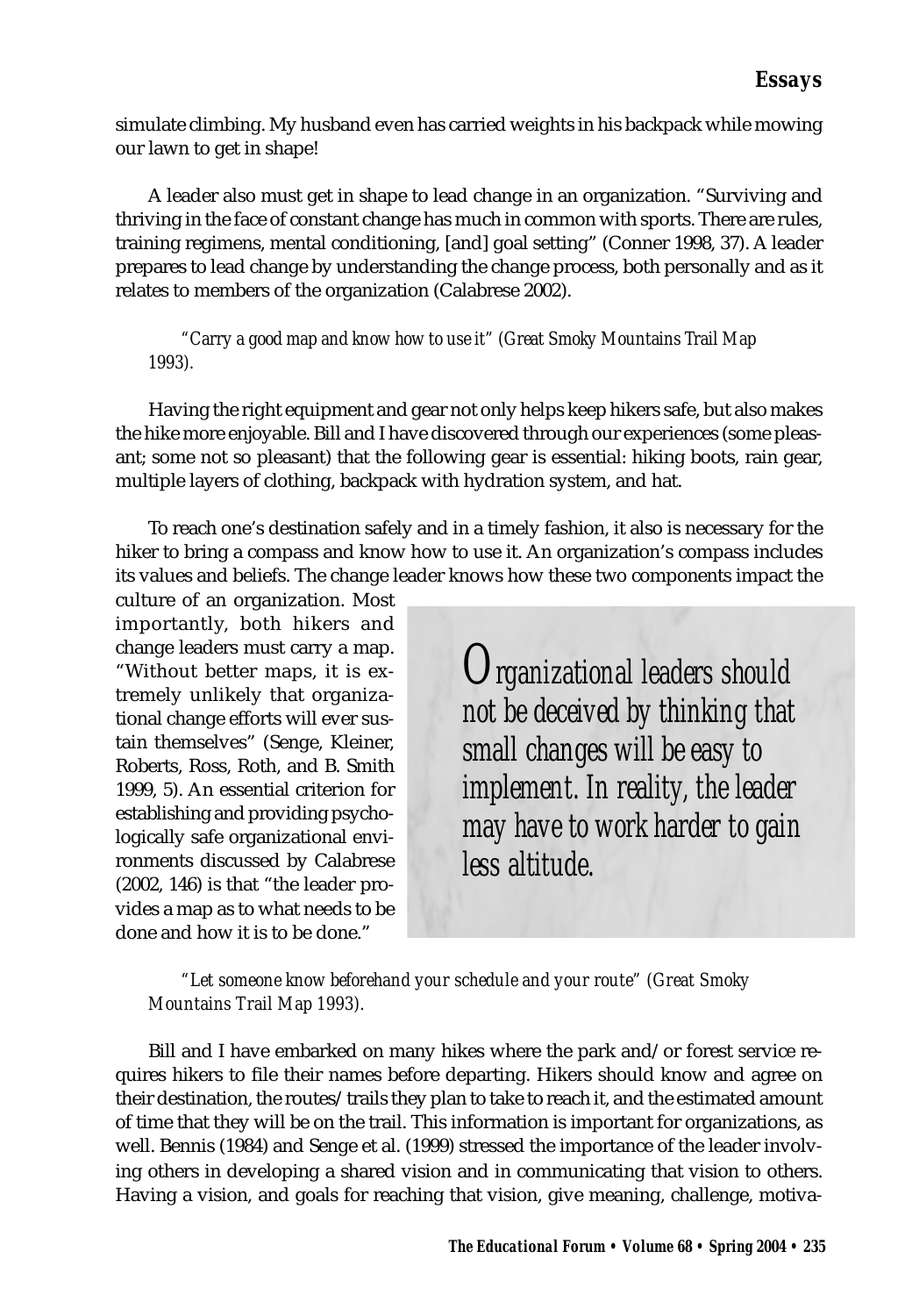tion, and a common purpose to everyone in the organization (Bass and Avolio 1994; Burns 1978; Schmoker 1999).

# *Process (On the Trail)*

*"Know your physical and mental limitations" (Great Smoky Mountains Trail Map 1993).*

Many hikers get themselves into trouble because of overestimating their physical/ mental preparedness or underestimating the demands of the hike. Though it is exhilarating to challenge oneself to climb a mountain that may have seemed impossible before, a balance of good common sense, a positive attitude, and some willingness to take acceptable risks seems to be the best approach. Organizations can abide by these lessons as well. At work we can choose our attitude and have fun while we're working (Lundin, Paul, and Christensen 2000). For employees who may fear their own potential, the change leader should challenge them to set higher expectations for themselves **(**Calabrese 2002). Leaders also must help others create new mental models to address new contexts in the organization (Calabrese 2002). While collaboration can help everyone in reaching goals, peer pressure coupled with peer support is most effective (Fullan 2001). Bennis (1984) postulated that the transformational leader demonstrates competencies, including knowing his/her personal skills, believing in people, and remaining focused.

## *"Stay on the trail" (Great Smoky Mountains Trail Map 1993).*

Staying on track during the hike can become very discouraging at times. In steep or more treacherous stretches, the hiker may average only one mile per hour. Keeping a steady pace is better than wearing oneself out. Sometimes, Bill and I have had to use our hands to pull us up from rock to rock or to help one another over a steep spot. This is true in a collaborative organization in which everyone supports the work of colleagues. Surprisingly, it is often easier to climb up a mountain than to go back down. Hiking down is a strain on the knees, and some places are so steep that it is safer to simply sit down and slide. Organizations, likewise, experience both ups and downs. According to Bolman and Deal (2001, 57–58), "A spiritual pilgrimage always brings peaks and valleys. . . . If you wall off the valleys, you close off the peaks as well."

To divide our hikes into manageable chunks, Bill and I take rest stops at key points along the trail. As organizational leaders, we should plan for these small "rest stops" along our change journey as well. Celebrating short-term wins confirms that our sacrifices in transforming an organization have been worth it (Kotter 1996).

Bill and I always follow the blazed trail to avoid becoming lost. In the wooded areas, the blazes are generally painted on the trees in specific colors for each trail, and on larger rocks in open areas. Identifying markers called cairns are used beyond the tree line. Cairns are piles of stones or rocks. We depend on the *cairns* to stay on the trail, and to measure the progress of our hike. It is the leader's responsibility, in collaboration with others, to establish the goals that represent the cairns for organizations. "Goals and the commitment that they generate . . . hold teams together . . . suc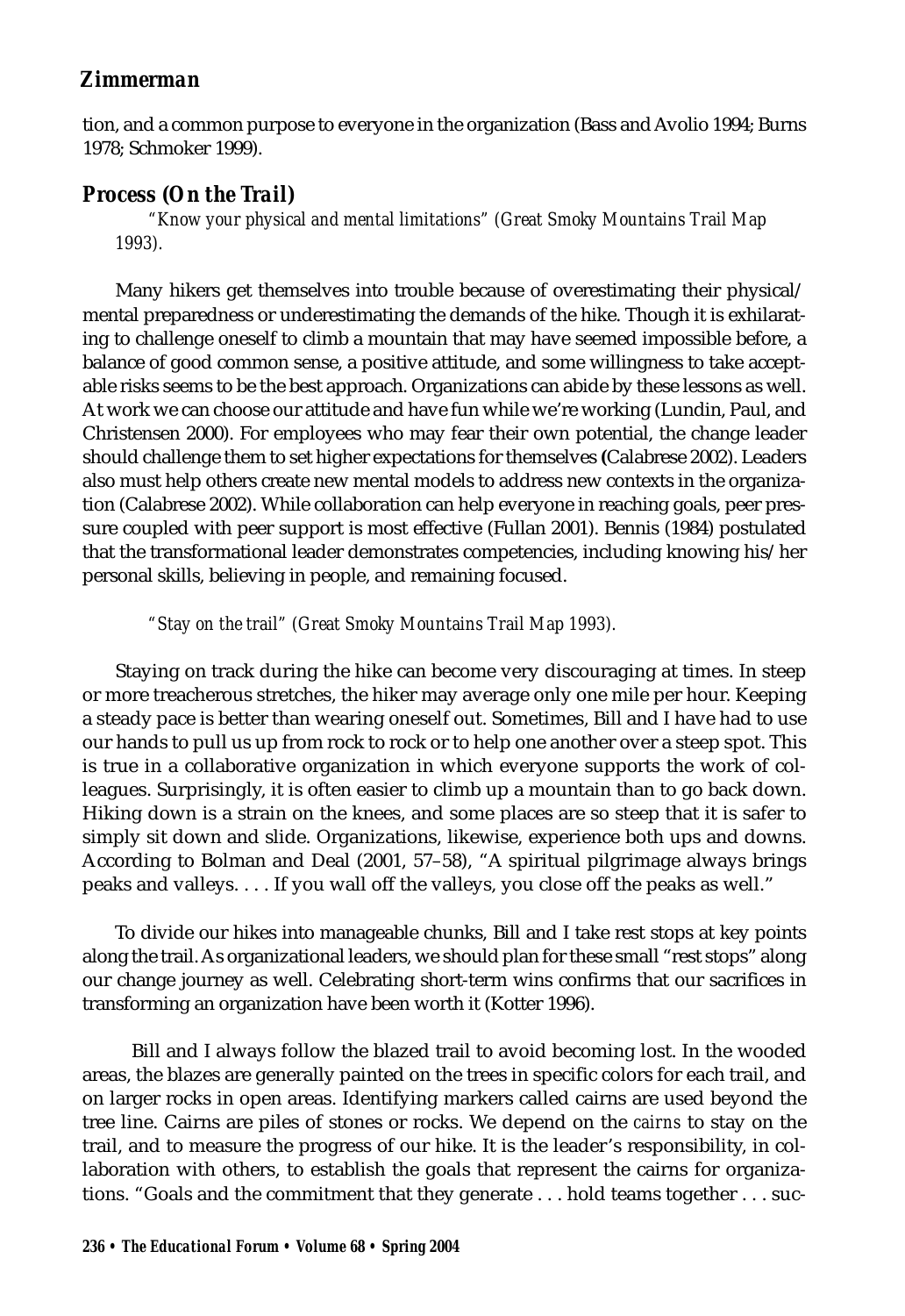cess depends upon how effectively we select, define, and measure progress and how well we adjust effort toward goals" (Schmoker 1999, 24–25).

If a hiker misses a trail marker (blaze or cairn), he or she undoubtedly will have to retrace steps. This costs both time and energy. Likewise, organizations must establish manageable goals, keep their eyes fixed on the goals, and measure progress toward them to avoid wasting time and becoming sidetracked.

By simply considering the elevation of a mountain in determining the difficulty of climbing it, a hiker can be deceived into thinking that a smaller mountain will be easier to scale. Climbing Mt. Washington (6,288 feet) was much more difficult than climbing Mt. Mitchell (6,684 feet), because of its 4,000-foot altitude gain within a little more than four miles. Knowing the vertical rise of the mountain gives the hiker a better idea of how difficult the ascent will be. Approaching resistance to change is similar to encountering the vertical rise of mountains. Organizational leaders should not be deceived by thinking that small changes will be easy to implement. In reality, the leader may have to work harder to gain less altitude.

Trail builders construct switchbacks along the trail due to the actual vertical rise of a mountain. A hiker may be tempted to take shortcuts to avoid yet another switchback. This digression, however, can get the hiker into trouble, because of the shortcut's steepness and uneven footing. When organizations take shortcuts during transformation, they also can get into trouble. Leaders may be

*Today's leaders must be systems thinkers who recognize the interdependence of everyone within the organization.*

tempted to implement the latest innovation or "flavor of the month" without taking the time to gather and analyze the organization's data. "Not using data to monitor results can be calamitous" (Schmoker 1999, 37). By using data to "stay on the trail," organizations can document incremental improvement, no matter how small. "The cumulative impact of many small improvements is thus dramatic" (Schmoker 1999, 51).

My husband had never gone hiking until we were married. Though hiking is not his favorite athletic activity, he does it for me. I am reminded of Barker's (1999) comment, "A leader is someone you choose to follow to a place that you wouldn't go by yourself." Organizational leaders also may have participants as reluctant as my husband. It is the responsibility of the transformational leader to provide the motivation and support for everyone along the journey. Leaders must "keep the level of distress within a tolerable range for doing adaptive work" (Heifetz 1994, 128).

# *Nature (Climate and the View)*

One thing that my husband and I do have in common is a love for the outdoors. I especially appreciate the beautiful natural settings and shoot many photos while hiking.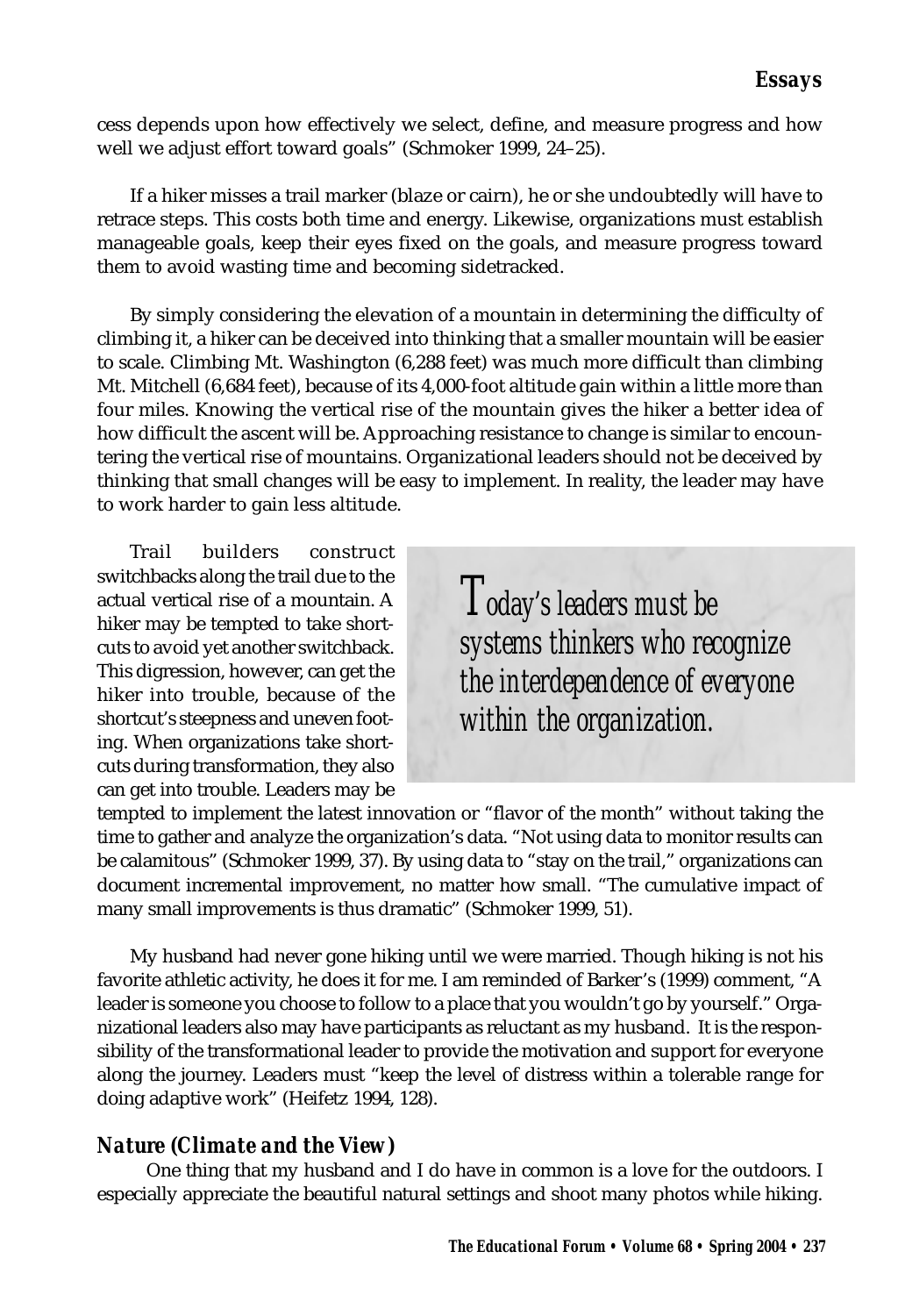Taking time to study the little things—a wildflower, a fern, or a mushroom—affords us an opportunity to rest. The multitude of vegetation demonstrates the interdependent nature of a forest: "one form of plant life, regardless of what it is, helps set the stage for another and then another" (Conner 1998, 58). In likening this interdependence in nature to that in organizations, Conner (1998, 58) suggested, "The key to this who-cares-whereit-starts approach is the realization that once true self-direction begins, it usually becomes pervasive within the operation." Today's leaders must be systems thinkers who recognize the interdependence of everyone within the organization.

In studying the fractal beauty of ferns along the trail, I rejoice in Wheatley's (1994) analogy between the self-reference and fractal principles found in nature to that in organizations. "Self-reference is what facilitates orderly change in turbulent environments. In human organizations, a clear sense of identity of the values, traditions, aspirations, competencies, and culture that guide the operation . . . [provide] a reference point for change" (94). If a culture that sets broad parameters for everyone's work is created, these guidelines will ensure that the organization's values are found at every level. Just as ferns are fractal, "replicating a dominant pattern at several smaller levels of scale" (130), the best organizations also have a fractal quality. "An observer of such an organization can tell what the organization's values . . . are by watching anyone . . . [The] power of guiding principles or values . . . are strong enough influencers of behavior to shape every employee into a desired representative of the organization" (132).

Though we appreciate the aesthetic beauty of mushrooms, neither my husband nor I eat them. Therefore, we are not tempted to determine whether or not the mushrooms we find on our hikes are poisonous. Hall and Hord (2001) used the metaphor of mushrooms to discuss interventions in organizations. "Mushrooms are constructed out of the interpretations [and the resultant behaviors] that each person gives to the actions and events in a change process. People look for ways to make sense of and to explain what is happening to them and around them" (176). Successful change facilitators are adept at anticipating the growth of mushrooms, detecting the difference between the positive and negative (poisonous) ones, and taking the necessary actions to nurture or eradicate them, respectively (Hall and Hord, 2001).

#### *"Do not cross a stream unless you are sure you can make it" (Great Smoky Mountains Trail Map 1993).*

Trailblazers often have constructed bridges to help hikers cross swiftly moving parts of a stream. Using bridge building as a metaphor in organizations, Barker (1999) purported that leaders "build bridges . . . bridges built of hope and ideas and opportunities . . . bridges that help us move from where we are to where we need to be."

Sometimes hikers must use moss-covered rocks as stepping-stones to reach the other side of fast-moving mountain streams. This risk-taking can be both exhilarating and dangerous. My husband and I make sure that we are ready to support one another during a stream crossing. Similarly, do we as leaders support risk-taking in our organizations? Short and Greer (2002, 91) stated, "Creating an environment supportive of teacher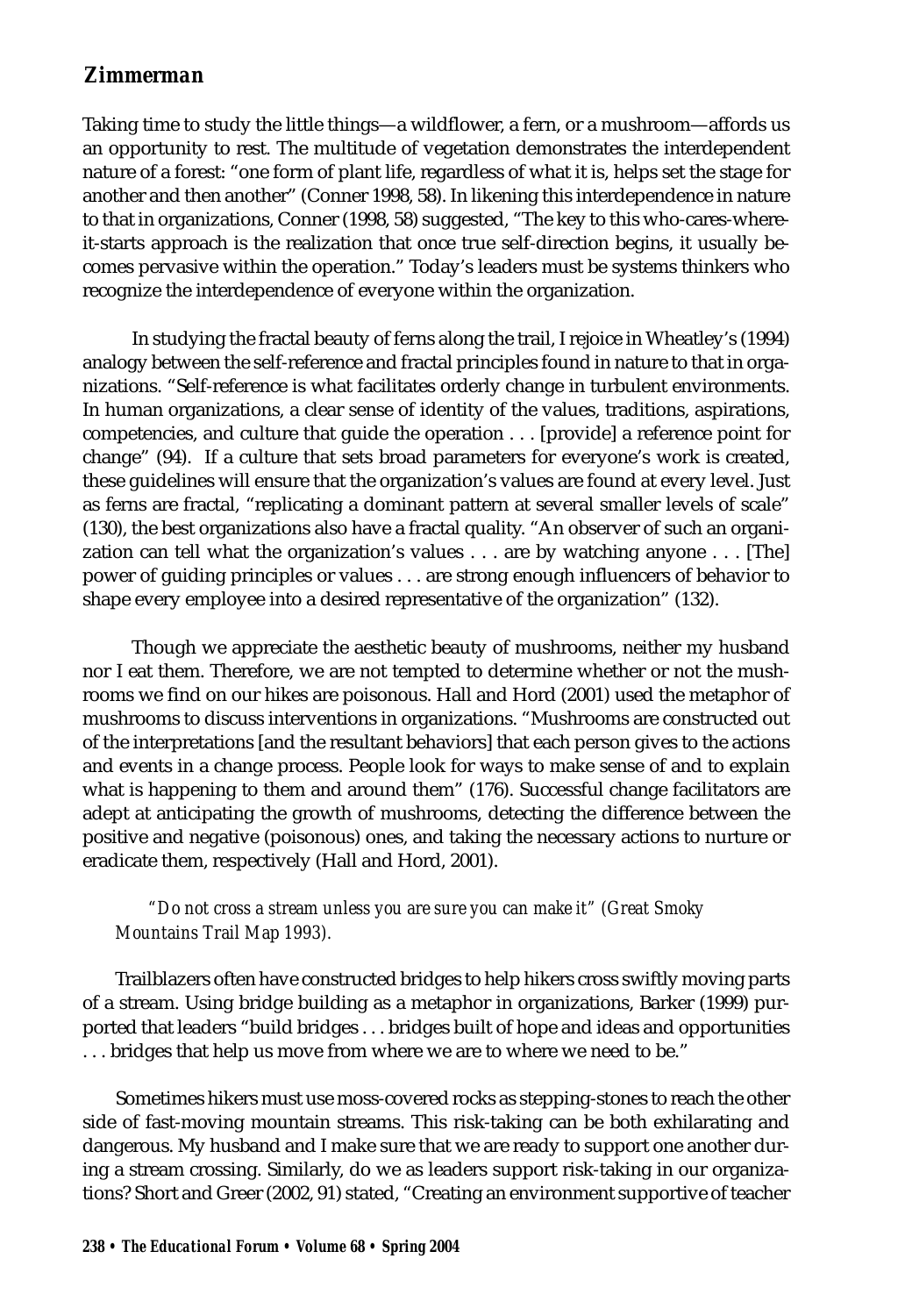risk-taking and innovation will often require a large change in the culture of the school." Encouraging the growth of trust is an important leadership function as organizations encounter treacherous streams and other obstacles to improvement. "Trust helps enormously in creating a shared objective" (Kotter 1996, 65).

This sense that crossing streams can be considered either an opportunity or a danger also can be compared to how we face challenges in our organizations. "By correctly anticipating what is going to happen, a person is able to ready himself or herself in the best way possible. This sense of preparedness is fundamental to securing dynamic balance" (Conner 1998, 35). Can we create missions strong enough for our organizations to adapt to change? According to Wheatley (1994), streams can teach us about organizations. Streams have "an impressive ability to adapt, to shift the configurations to let the power balance move, to create new structures. . . . The forms change, but the mission remains clear" (15–18).

On a particularly hot day of hiking, I can't resist the urge to shed my hiking boots to cool off in one of these beautiful mountain streams. Unlike this invigorating and welcome change, Schmoker (1999, 40) characterized schools' traditional change effort: "Having ever so gingerly put our toes into the cold waters of change, we realized that change would require something like accountability, which we have never warmed toward." Change leaders, therefore, must make accountability less threatening. Rather than stepping

*Transformational leaders also are obliged to prepare to lead change, understand the process and nature of change, and provide the essential gear and support for those involved to be successful.*

back fearfully from data collection and analysis, organizations should welcome this as evidence of improvement. "Wrongly used, data have a chilling effect" (Schmoker 1999, 40). However, data used to help rather than punish, can energize everyone in an organization to be more accountable (Schmoker 1999).

## *The Summit*

According to Kouzes and Posner (2000, 24–25), "The summit is the vision . . . keep [it] in mind as you prepare for and make the ascent. Leaders have to . . . keep their eyes focused on the summit and their minds concentrated on getting there."

Keeping our eyes on the top has been difficult when Bill and I have climbed mountains that were thickly forested all the way to the summit. There have been other mountain summits that have greeted us with rain and fog. Imagine, hiking for hours, knowing that you were at the summit because of finding an Army Corps of Engineers marker, but not getting a well-earned view of the valley below. Both moun-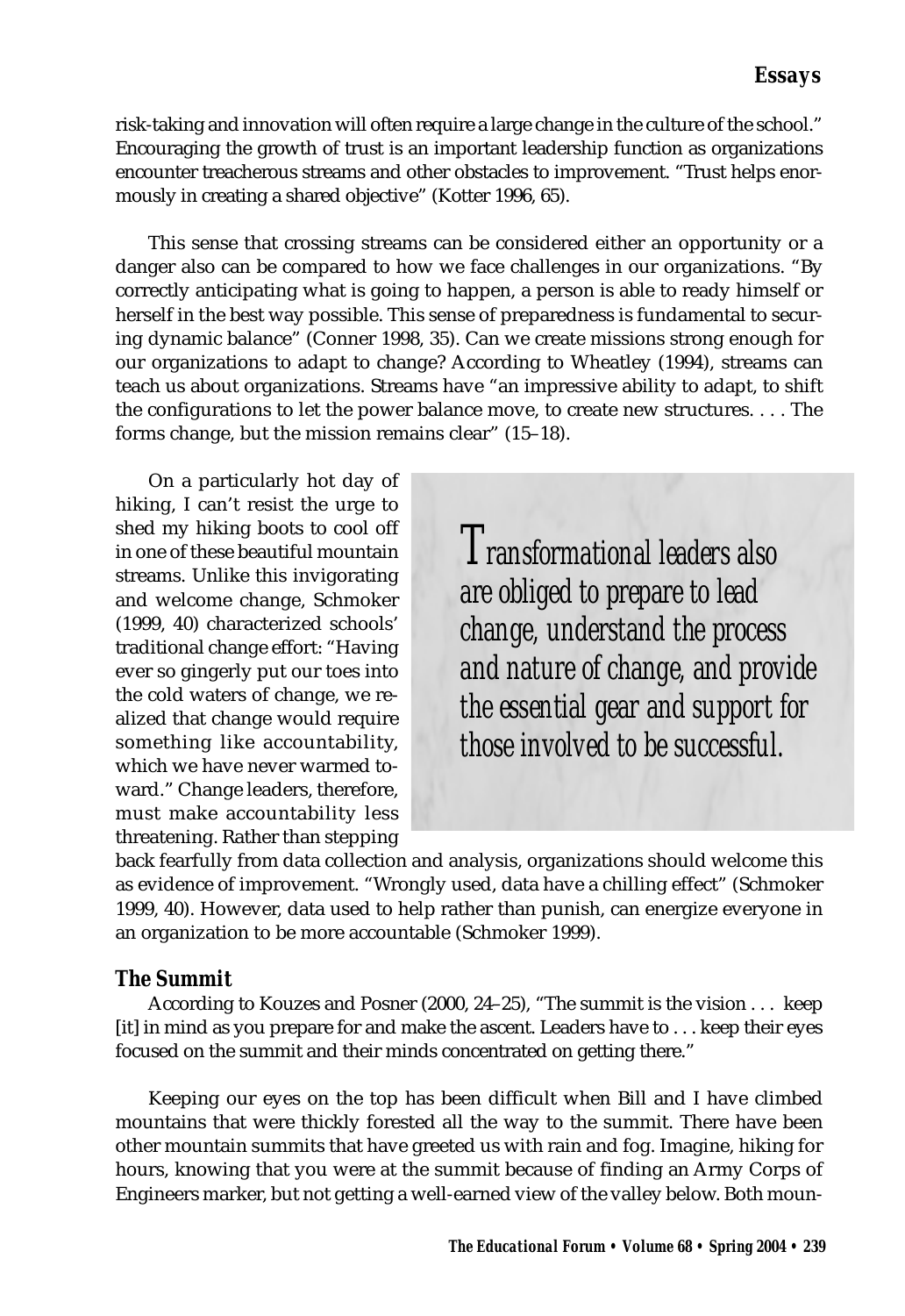tain climbers and change leaders ought to remain hopeful when faced with disappointment. "Remaining hopeful and taking action in the face of important lost causes . . . may be less emotionally draining than being in a permanent state of despair" (Fullan 1997, 231).

When we finally reach a mountain summit, my husband and I look forward to a special ritual. We perch at the top, enjoy the view, take numerous photographs, *and* eat a Snickers® candy bar. Since we generally do not have many sweets at home, the candy bar ritual is not only a special treat, but also a well-deserved one. Members of organizations also deserve "candy bars" when they achieve improvement goals. "More than ever, we need to revive ritual and ceremony as the spiritual fuel we need to energize and put more life back into our schools" (Deal and Peterson 1999, 32).

#### *"Storms can arise quickly" (Great Smoky Mountains Trail Map 1993).*

During one of the first hikes that I had convinced my husband to try, we got caught in a tremendous thunderstorm. The trail that we had used to ascend turned into a raging stream as we descended. My husband still relishes sharing this story, especially when I have the foolishness to suggest a hike when rain is predicted. Deal and Peterson (1999, 55) believed that "Stories are powerful ways of communicating values, reinforcing norms, and celebrating cultural accomplishments." During my career as an organizational leader, my staff and I have had a number of stories that we enjoyed telling about obstacles overcome and foolish acts that became funnier in the retelling.

Weather predictions, of course, are not always accurate. Beautiful, wispy cirrus clouds can give way to thunder clouds very quickly. "Clouds themselves are self-organizing. . . . We are capable of similar transformations when we trust. . . . New thoughts and ideas [clouds] are spectacular examples of strange and unpredictable systems, structured in ways we never imagined possible" (Wheatley 1994, 99). Similar to meteorologists' errors, we cannot always predict the outcome of our organizational change efforts. Leaders should remember that change resistors, like thunder clouds, may make us uncomfortable, but they are not always bad. By empathizing with all organizational members, leaders find "a way to reconcile positive and negative emotion [in order to release] energy for change" (Fullan 1997, 233). The seasoned hiker must be ready for any type of weather, from warm breezes to beating sun to thunder clouds. Likewise, leaders must demonstrate their own climate preparedness. "Effective administrators are sources of both light and heat. They help teachers see the benefits of new initiatives while simultaneously insisting on progress" (Tomlinson 1999, 114).

#### *Safety*

*"If you get lost, stay calm and do not leave the trail" (Great Smoky Mountains Trail Map 1993).*

Fear of the unknown is common in both mountain hiking and organizational change. Unreasonable fear, however, can become a barrier to a successful hike and to an effective organizational change effort (Greenberg and Baron 2000; Robbins 2000).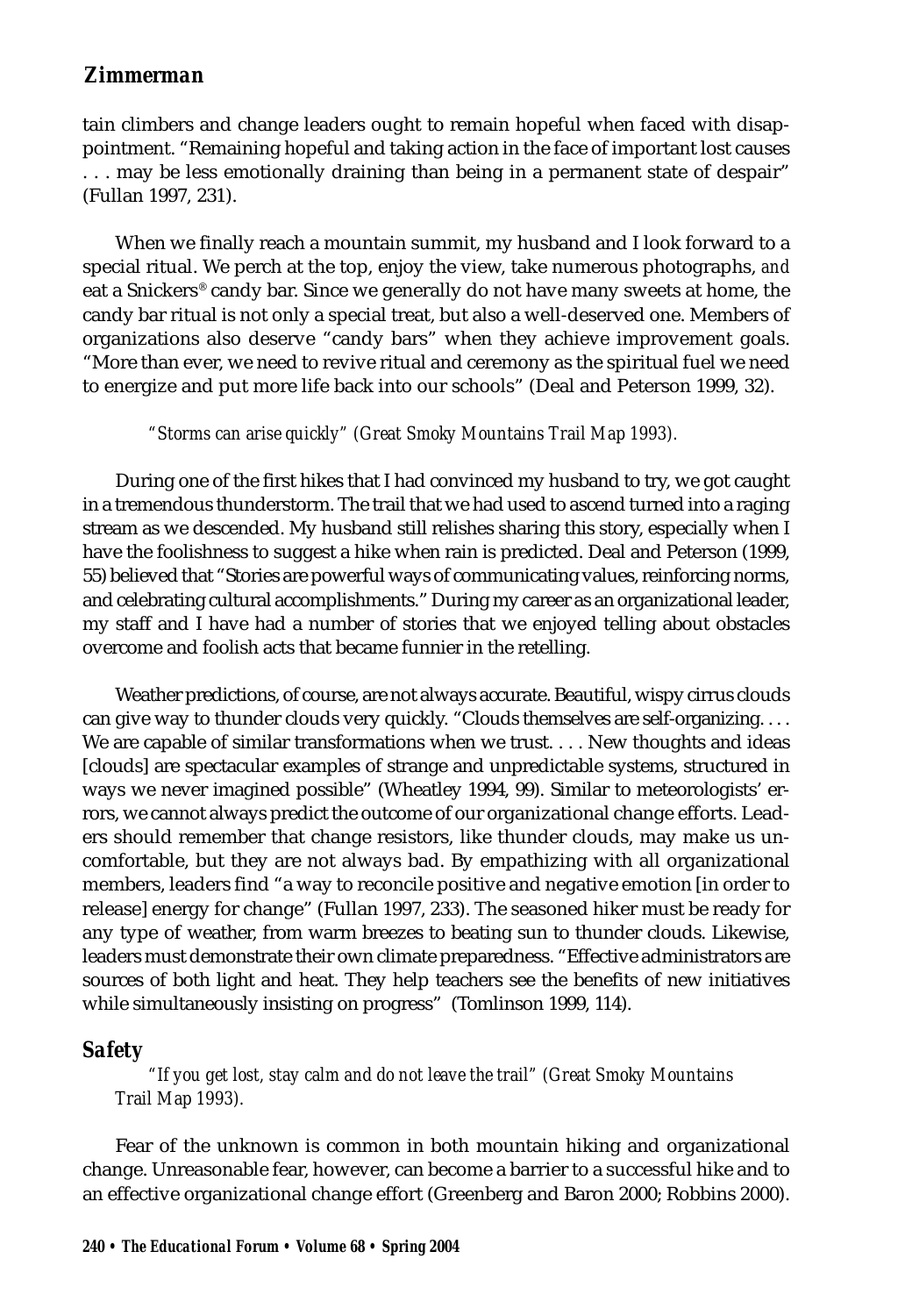It is as likely for organizations to lose their way as it is for hikers to lose theirs. Remaining calm is an important skill under these circumstances. According to Fullan (2001, 40–41):

 *All successful schools experience 'implementation dips' as they move forward. The implementation dip is literally a dip in performance and confidence as one encounters an innovation that requires new skills and new understandings. . . . Leaders who understand the implementation dip know that people are experiencing two kinds of problems when they are in the dip—the social-psychological fear of change, and the lack of technical know-how or skills to make the change work.*

Fullan (2001, 124) concluded that effective leaders "don't panic when things go wrong in the early stages of a major change initiative. It is not so much that they take their time, but rather that they know it takes time for things to gel." There are moments when both hikers and organizational leaders, however, confront barriers that legitimately cause them anxiety.

#### *"The best way to avoid bears is not to attract them" (Great Smoky Mountains Trail Map 1993).*

Although we have occasionally spotted bears at a distance, we luckily have not encountered one on the trail. It is especially prudent not to startle a bear. Therefore, we try to make warning noises (loud talking; "bear" bells) as we near a curve in the trail or approach a stream. Even with all of our precautions, we undoubtedly will come face to face with a bear at some time. Experts seem to disagree about the best way to safely manage a situation with a bear. It appears that different species of bears, brown or black, are best handled in different ways. Some would say that the best approach for a brown bear is to appear nonthreatening and to avoid eye contact. Others claim that one should try to look large and imposing for black bears. The dilemma for hikers is to make a splitsecond decision about which of the bear types they are facing and how to react properly.

Organizational leaders, too, often are faced with "bears" or other dangers. At these times, they should be prepared to confront these problems as if they were black bears. According to Conner (1998, 72), "When the danger signal is triggered, leaders should be ready to diagnose what needs to be done to protect or regain the nimble status, and build plans to focus on the precise elements that need attention." "Consciously competent" leaders guide their organizations to be successful in competitive environments and "highly unstable conditions" (72–73).

## *Conclusion*

This metaphorical review of my well-worn copy of the *Great Smoky Mountains Trail Map* has furnished me with some new insights into being a change leader. The map addressed the necessary preparation, processes, and safety precautions involved in undertaking a hike. Likewise, these same components must be considered when leading change. Transformational leaders also are obliged to prepare to lead change, understand the process and nature of change, and provide the essential gear and support for those